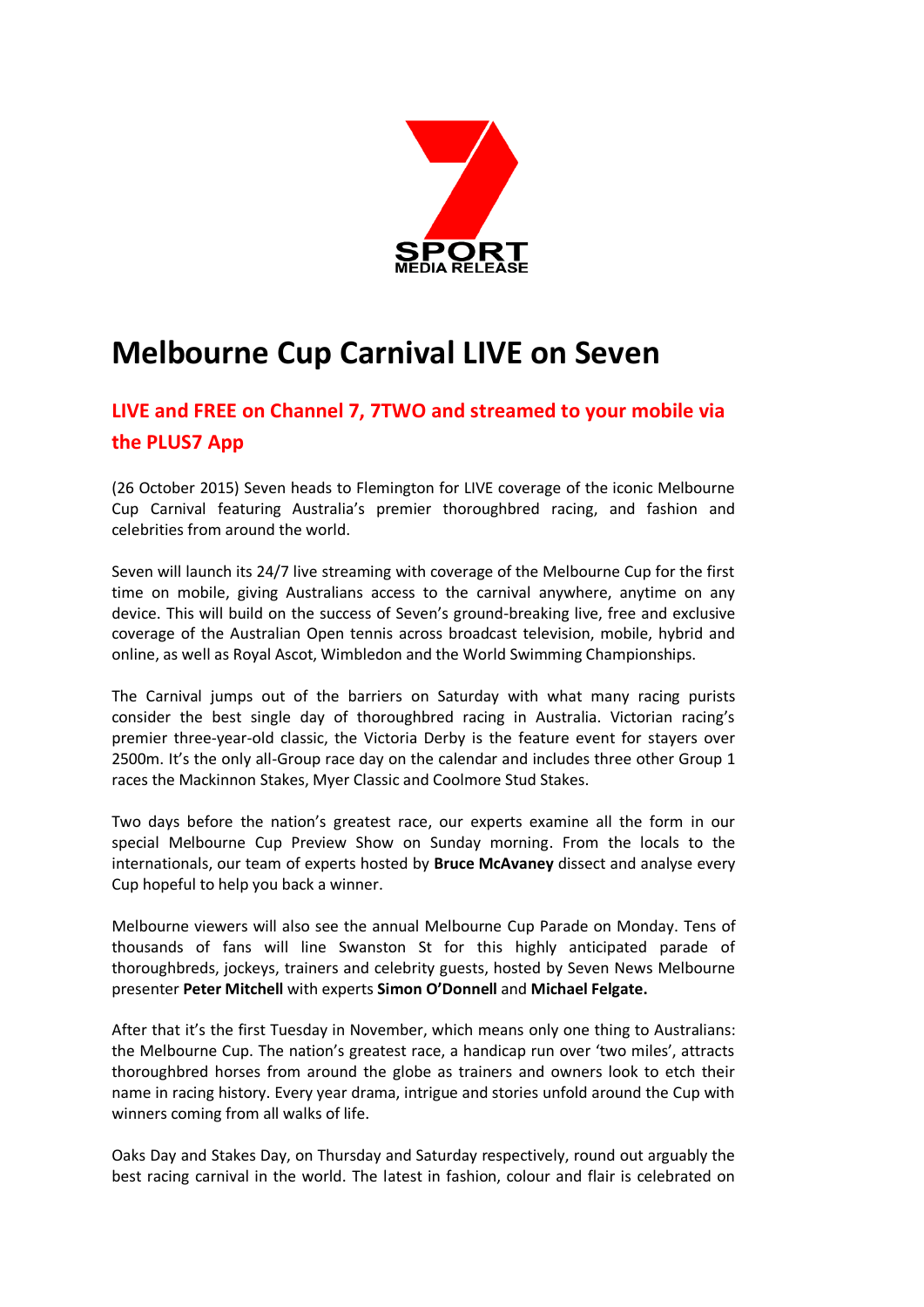Oaks Day, with the feature race the Group 1 Oaks for three-year-olds. While families are again expected to flock to Stakes Day to enjoy the relaxed atmosphere for the VRC's premier 1600m race.

Seven's coverage will be hosted by **Bruce McAvaney, Francesca Cumani, Simon Marshall**  and **Simon O'Donnell.** 

**Peter Donegan** will have all the latest in the mounting yard, **Pat Welsh** in the betting ring and Australia's premier race caller **Greg Miles** will call all the action on the track.

**Joh Griggs, Edwina Bartholomew, Bec Maddern, Hamish McLachlan, Rachael Finch**, **Jason Richardson, Michael Felgate** and **Neil Kearney** will bring all the colour, news and personalities from around the track.

**Sam Hyland** will have all the interviews with the winning jockeys. **Basil Zempilas** will be Master of Ceremonies.

As the free-to-air home of thoroughbred horse racing, Seven broadcasts every major meeting on the Australian calendar including the Melbourne Cup Carnival, Sydney Racing Carnival including the Golden Slipper, and the Spring Racing Carnival including the Caulfield Cup and Cox Plate in Melbourne, along with the Stradbroke Handicap and the Magic Millions.

# **BROADCAST TIMES**

# **Saturday October 31**

# **Victoria Derby Day**

| Sydney          | 11am LIVE on Channel 7, 5.30pm LIVE on 7TWO |
|-----------------|---------------------------------------------|
| Melbourne       | 11am LIVE on Channel 7, 6pm LIVE on 7TWO    |
| <b>Brisbane</b> | 10am LIVE on Channel 7                      |
| Adelaide        | 10.30am LIVE on Channel 7                   |
| Perth           | 8am LIVE on 7TWO, 9am LIVE on Channel 7     |

# **Tuesday November 3**

#### **Melbourne Cup Day**

| Sydney          | 10am LIVE on Channel 7                  |
|-----------------|-----------------------------------------|
| Melbourne       | 10am LIVE on Channel 7                  |
| <b>Brisbane</b> | 9am LIVE on Channel 7                   |
| Adelaide        | 9.30am LIVE on Channel 7                |
| Perth           | 7am LIVE on 7TWO, 9am LIVE on Channel 7 |

#### **Thursday November 4**

#### **Oaks Day**

| Sydney          | 11.30am LIVE on Channel 7                  |
|-----------------|--------------------------------------------|
| Melbourne       | 11.30am LIVE on Channel 7                  |
| <b>Brisbane</b> | 10.30am LIVE on Channel 7                  |
| Adelaide        | 11am LIVE on Channel 7                     |
| Perth           | 8.30am LIVE on 7TWO, 9am LIVE on Channel 7 |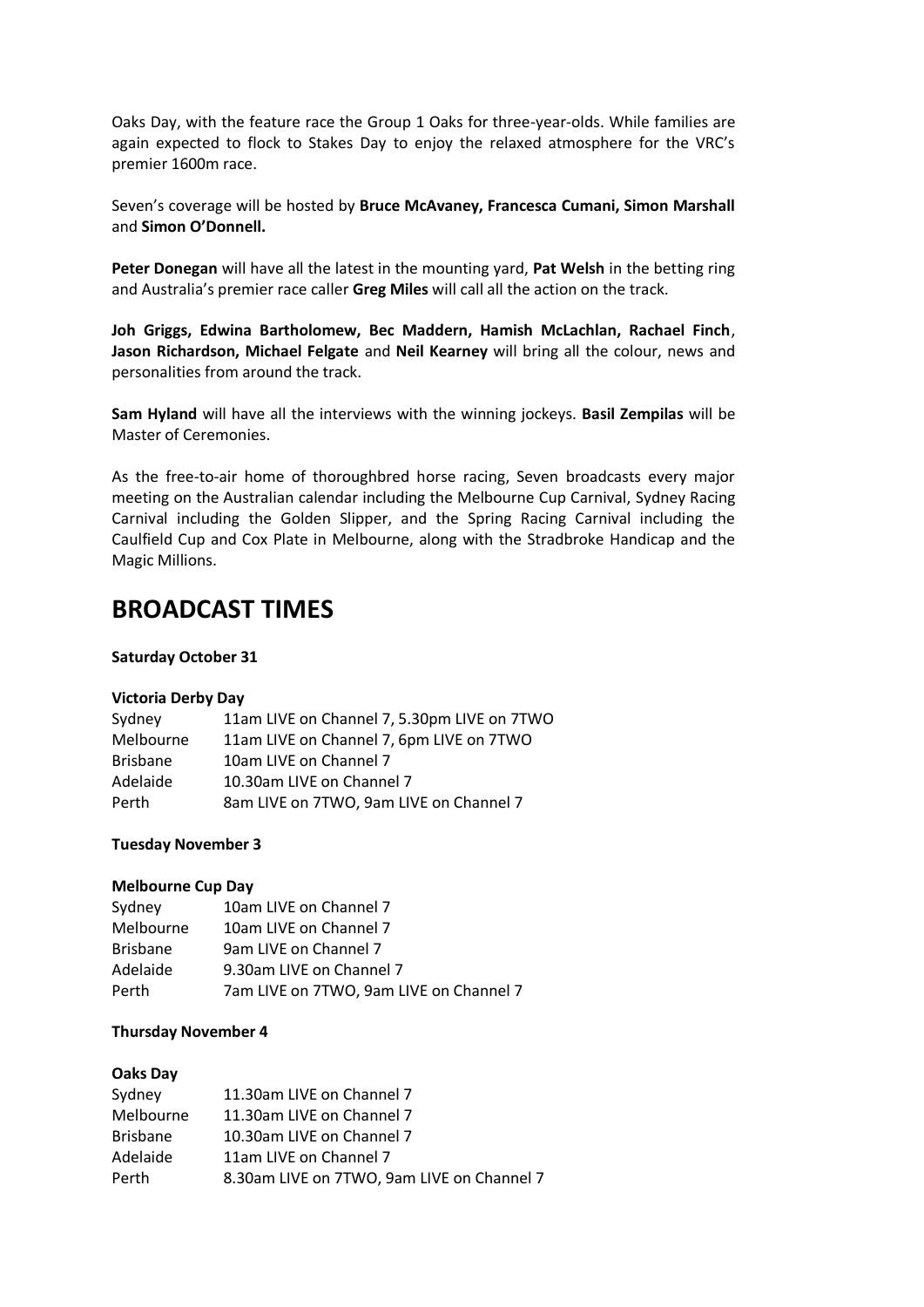# **Saturday November 6**

| <b>Stakes Day</b> |                                                |
|-------------------|------------------------------------------------|
| Sydney            | 11.30am LIVE on Channel 7, 5.30pm LIVE on 7TWO |
| Melbourne         | 11.30am LIVE on Channel 7                      |
| <b>Brisbane</b>   | 10.30am LIVE on Channel 7                      |
| Adelaide          | 11am LIVE on Channel 7                         |
| Perth             | 8.30am LIVE on 7TWO, 9am LIVE on Channel 7     |

# **COMMENTARY TEAM**

# **BRUCE MCAVANEY | Host**

The doyen of sports broadcasting in Australia, Bruce McAvaney will host Seven's expanded coverage of the Spring Racing Carnival, including the Caulfield Cup Carnival, the Cox Plate and the Melbourne Cup Carnival. Bruce began his career as a race caller, and he has called the Melbourne Cup four times and hosted Seven's Cup Carnival coverage 13 times, and throughout his decorated career he has retained an infectious enthusiasm for the so-called Sport of Kings.

# **FRANCESCA CUMANI | Co-Host**

The daughter of English trainer Luca Cumani, Francesca joins the panel on-course throughout the Spring Racing Carnival. Francesca made her TV debut on Seven's horseracing coverage in 2009, and now also hosts CNN's Winning Post program and covers some of the biggest races in the world including the Kentucky Derby, Royal Ascot and the Prix de l'Arc de Triomphe.

#### **SIMON MARSHALL | Co-Host**

Simon Marshall enjoyed a decorated career as a jockey, winning 16 Group 1 races and piloting stars including Super Impose, Naturalism, Better Loosen Up, Mahogany and Mannerism. Simon will help dissect the form for Seven. Also a regular on Seven's AFL Game Day, he brings a unique combination of racing insight and a sense of fun.

#### **SIMON O'DONNELL | Co-Host**

Simon has sporting credentials that few can match, having played cricket for Australia where he won a World Cup, as well as playing AFL at the highest level with St Kilda. Following his elite sporting career, he turned his attention to his love of racehorses, teaming up with Terry Henderson to create OTI Racing where they have delivered multiple Group 1 winners including Manighar, Brambles and Kibbutz.

#### **PETER DONEGAN | Mounting Yard presenter**

Peter is one of the most respected sports broadcasters in the country, having covered athletics, golf, AFL, horseracing and tennis among many sports for radio and TV. Pete will be in the mounting yard where he has earned the respect of jockeys, trainers, owners and stewards over a Melbourne Cup broadcasting career stretching back to 1989.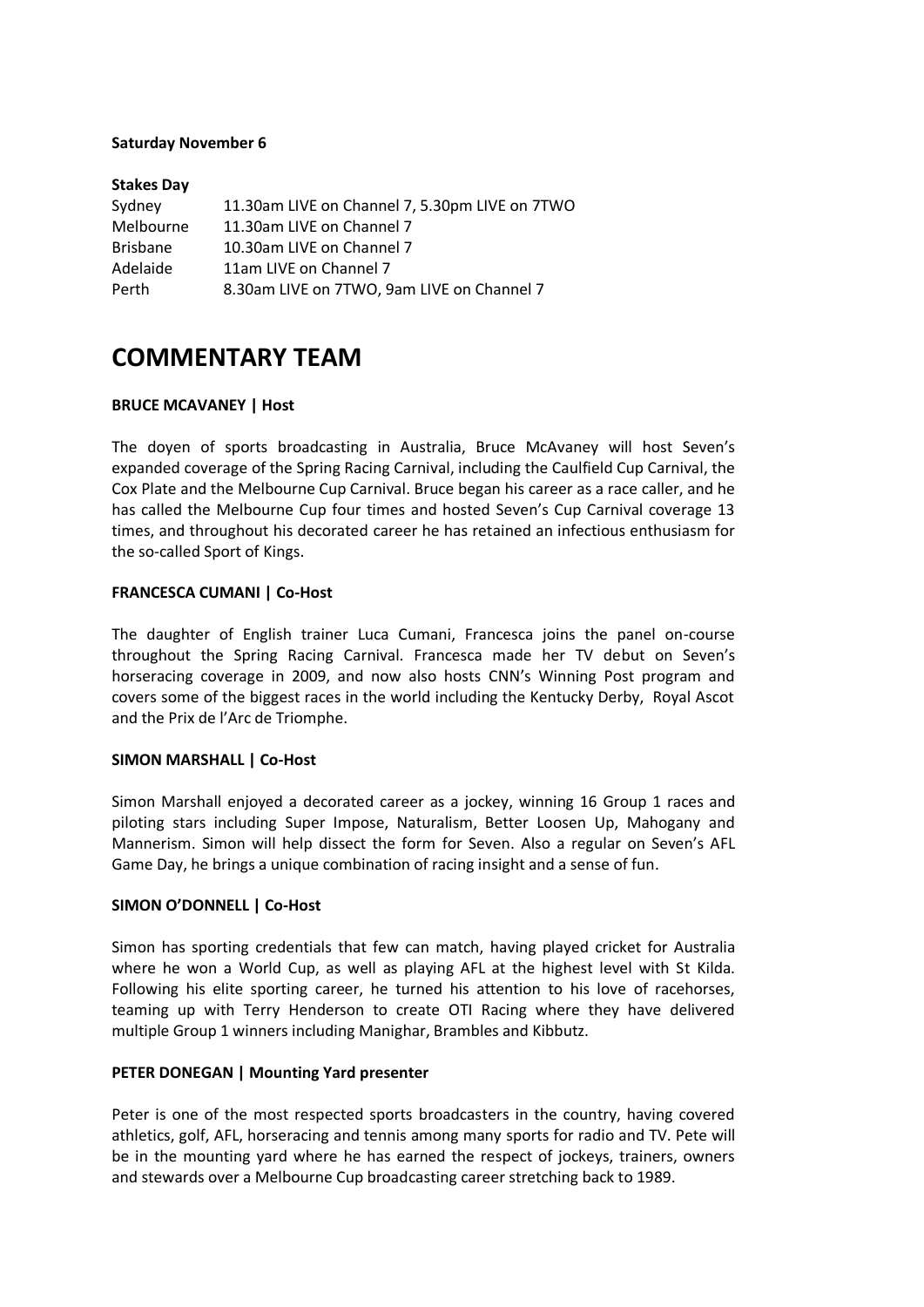# **JOH GRIGGS | Presenter**

After a career as a world-class swimmer, Joh Griggs has developed an outstanding resume in TV with Seven, hosting Better Homes and Gardens as well as Seven's hit reality renovation show House Rules. Joh will again work on the Melbourne Cup Carnival, catching up with all the celebrities in the Emirates Marquee.

#### **EDWINA BARTHOLOMEW | Presenter**

In a packed schedule, Edwina presents weather for Sunrise and co-hosts Dancing with the Stars. She will be a roving reporter for the racing coverage throughout the spring.

# **HAMISH MCLACHLAN | Presenter**

An accomplished horseman who grew up next to Lindsay Park Stud, one of Australia's most successful racing and breeding establishments, Hamish is a feature of Seven's Melbourne Cup Carnival coverage as well as being an AFL commentator and host of AFL Game Day, and a regular on Seven's Australian Open coverage.

# **BEC MADDERN | Presenter**

Seven News presenter and journalist Rebecca Maddern is also an experienced race-goer and a regular on Seven's racing coverage who has co-hosted the Melbourne Cup Carnival Myer Fashions on the Field. Born and bred in Geelong, Bec is also an avid fan of AFL football and the Cats' number one female ticket holder.

#### **NEIL KEARNEY | Reporter**

A journalist for more than 35 years and over 20 years on television, Neil is one of Australia's great storytellers, plying his craft on almost every major sport there is from the Olympics and AFL, to the Australian Open tennis, the Commonwealth Games and of course, horse racing.

# **RACHAEL FINCH | Presenter**

A vibrant personality and a former Miss Universe Australia, Rachael is a regular TV presenter for Seven who returns to Flemington as a roving fashion reporter for the coverage of the Melbourne Cup Carnival**.**

#### **GREG MILES | Race caller**

Greg Miles is widely regarded as Australia's premier race caller and will again be heard throughout the Carnival on Seven for the 12th year running, as well as his  $35<sup>th</sup>$  call of the Melbourne Cup. Australian race fans will always remember his iconic call of Makybe Diva's third consecutive Cup win when he fittingly announced "a champion becomes a legend."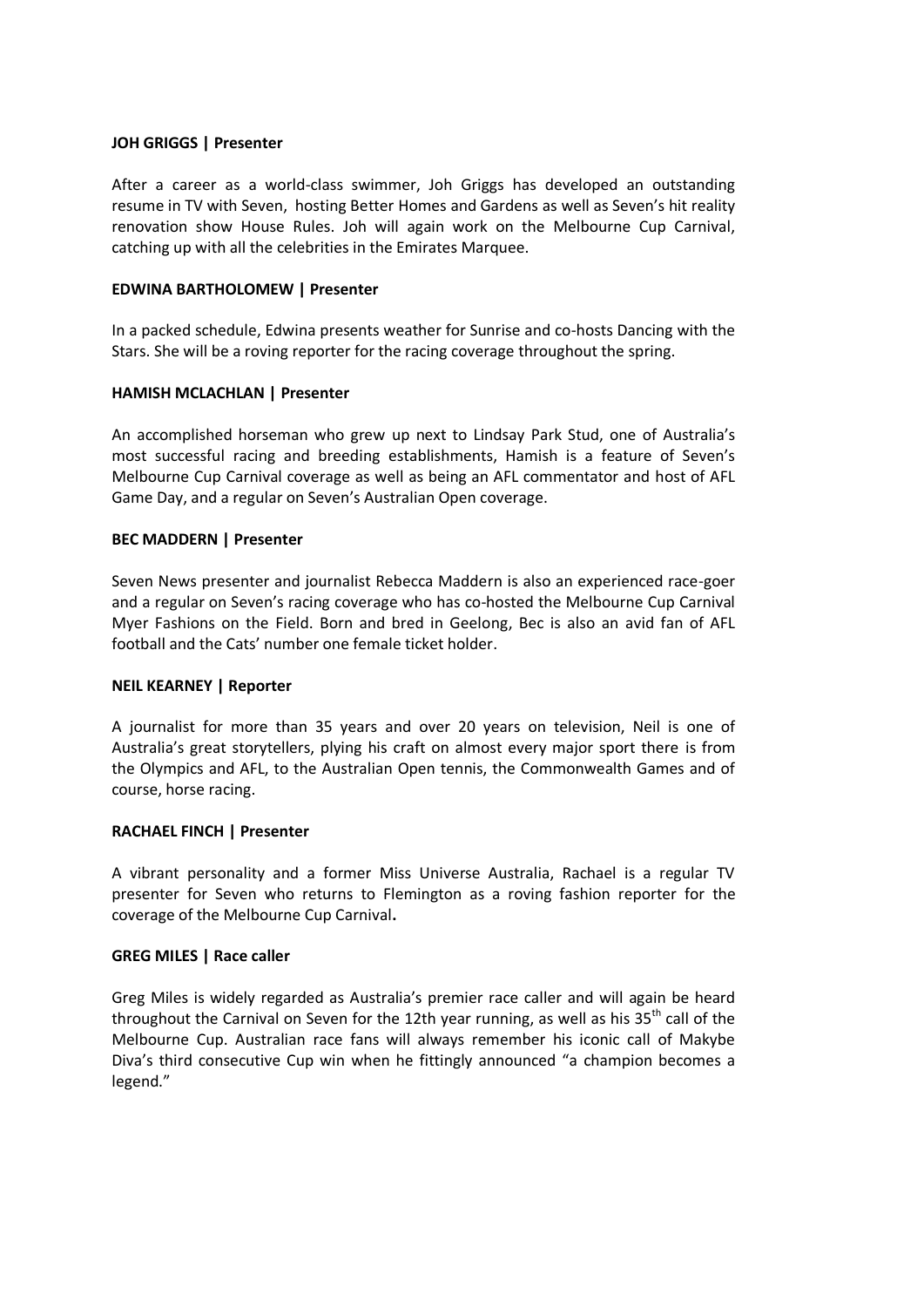# **PAT WELSH | BETTING RING**

Being the son of a bookmaker meant it was almost inevitable Pat Welsh would end up involved in racing and sports. The Seven News sport presenter and reporter in Brisbane with more than 30 years' experience, Pat will present viewers with all the happenings, movements and plunges from the Flemington betting ring.

# **BASIL ZEMPILAS | MC**

Basil hosts and commentates AFL matches for Seven, presents sport for Seven News Perth and is an integral part of our Australian Open and Hopman Cup tennis coverage. To date he has been to five Olympic Games for Seven and was behind the microphone for Steven Bradbury's historic win in the 1000m speed skating, Australia's first Winter Olympic Gold medal. He'll MC the race presentations at Flemington for the first time in 2014.

# **MICHAEL FELGATE | Reporter**

Award-winning racing and sports reporter Michael Felgate has a passion for racing that has seen him win several racing media awards, drink champagne from the Melbourne Cup and own a city race winner at Sandown.

# **SAM HYLAND | Horseback interviewer**

After almost two decades as a jockey, Sam Hyland retired from the sport having rode a Group 1 winner in Macau and the Warrnambool Cup and Hamilton Cup twice. He announced his retirement from race-riding after suffering significant injuries in March 2009 when he fell from Looking Light in Ballarat. Since then he has made an impressive foray into the world of broadcasting making his niche in the art of horseback interviewing with all the winning jockeys.

# **Seven delivers leadership in sports**

Seven is focused on delivering the biggest sports events to all Australians.

Seven's long-term partnerships confirm the company's leadership in sports television with the network continuing to dramatically expand its coverage of major sports across its three digital broadcast television channels and accelerate coverage across online, IPTV, HbbTV (Hybrid TV), mobile and other emerging forms of content delivery.

Seven's commitment to an expanding presence in sports builds on the network's unprecedented new agreement with the International Olympic Committee encompassing the Games of the XXXI Olympiad in Rio de Janeiro in 2016, the XXIII Olympic Winter Games in PyeongChang in 2018 and the Games of the XXXII Olympiad in Tokyo in 2020. Seven will also broadcast the 2016 Winter Youth Olympic Games in Lillehammer and the 2018 Summer Youth Olympic Games in Buenos Aires. Underlining this new partnership is an option which, if exercised, extends the rights to include the XXIV Olympic Winter Games in 2022 and the XXXIII Olympic Games in 2024.